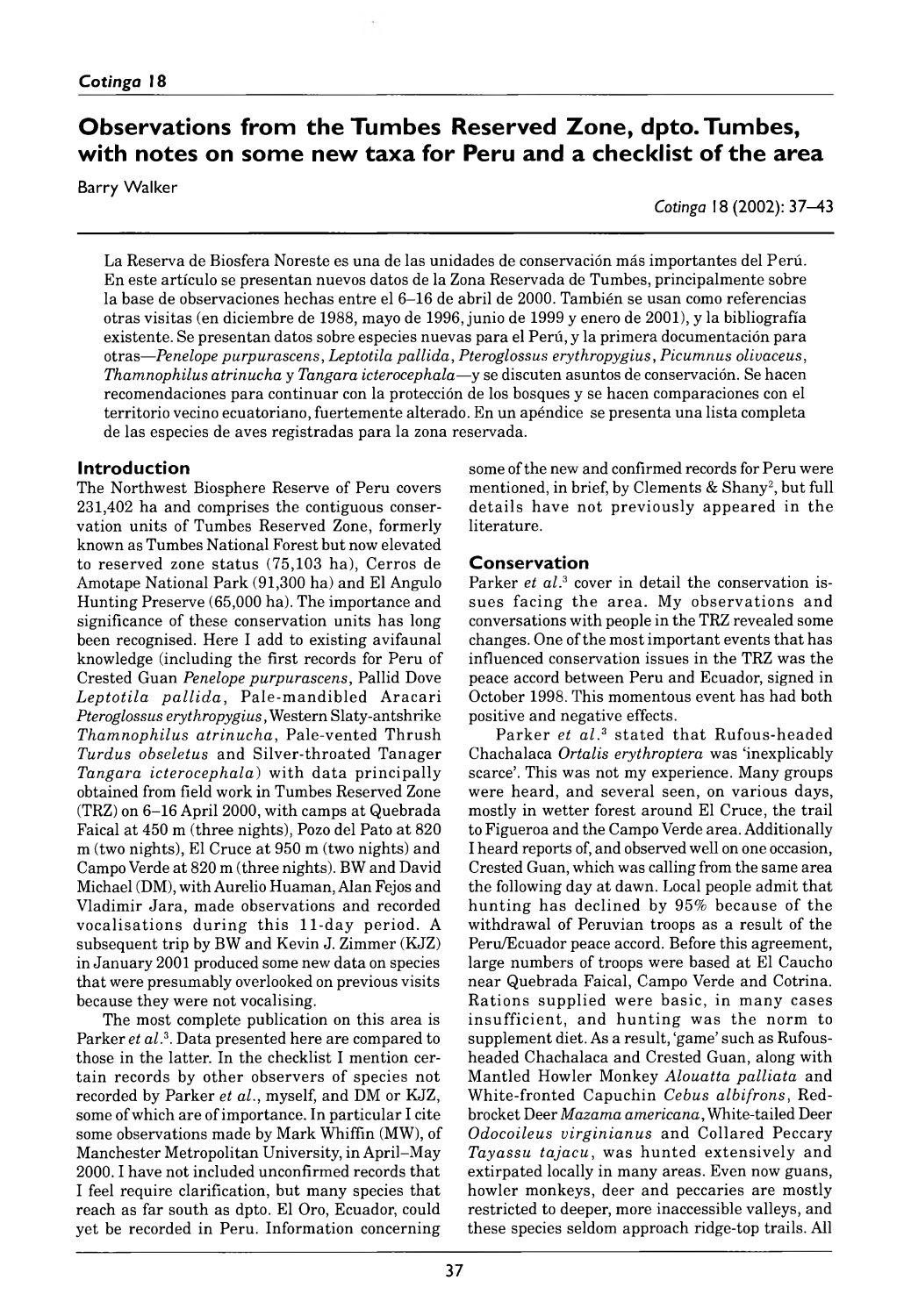indications, however, are that wildlife is returning as a result of the reduction in hunting. The former military posts are now manned by two Peruvian border police at each post. They freely admit to hunting to supplement their diet and have established small trails that enter the valleys to facilitate this. They complain that it is necessary because supplies are so basic that, without hunting, it would be impossible to live on the rations provided (most do not admit that they actually enjoy hunting, which is evidently the case, providing relief from what is a rather tedious tour of duty).

Peruvians and Ecuadorians freely cross the border in small numbers, at present mostly a one-way traffic of Ecuadorians entering Peru with the permission of Peruvian border police. They mostly enter to re-supply Peruvian police posts, as access from Ecuadorian settlements is easier than from the nearest Peruvian towns. At one time access by road was possible to Figueroa and Cotrina, but these roads were eliminated by the El Niño rains of 1997- 1998 and will not be re-built, as they were initially constructed for reasons of national security. Given the peace agreement, re-building these roads is now considered a very low priority. The (bad) road now term inates at El Caucho police post.

The Reserved Zone of Tumbes is well preserved and the forest intact, as outlined by Parker *et al.*3, and it is important to stress that the forest harbours much wildlife and that visitors are seldom seen, including park guards and illegal trespassers. Conversely, on the Ecuadorian side scarcely a tree remains. From the Cotrina police post it is possible to view this stark contrast: intact forest within Peru and pasture, cattle and towns in Ecuador. This underlines the importance of the Tumbes Reserved Zone for Tumbesian endemic birds and may be the cause of possible vagrancy of species such as Silver-throated Tanager *Tangara icterocephala.*

One negative result of the peace accord between Peru and Ecuador, accentuated by the economic crisis in the latter, where products are also cheaper, is the petty contraband business and the almost total elimination of natural resources on the Ecuadorian side of the border. This encourages clandestine incursions by Ecuadorian nationals to hunt, traffic products, cut wood and, in some cases, even establish small farms and cultivated lots within Peruvian territory. In January 2001 two Ecuadorian nationals on horseback were observed by BW and KJZ on what was obviously a hunting trip, with a pack of hunting dogs and using semi-clandestine trails. Border police are indifferent to or unwilling to prevent such activities, as the Ecuadorians supplement their meagre rations with gifts of fruit and other foodstuffs. Successful hunters presumably also leave some of their game with border police. On the other hand, border police complain of non-intervention and non-presence of Instituto Nacional de Recursos

Naturales (INRENA) park guards, who are based at Quebrada Faical. All of the border police at Cotrina, Campo Verde and Figeroa claimed not to have seen an INRENA guard near their posts and complained that INRENA, through their lack of presence on the border, did not assist in controlling illegal hunting. My recent experiences are similar: INRENA personnel were present only one night of the three I stayed at Quebrada Faical and admitted that they rarely went further into the Reserved Zone. On a subsequent trip by BW in May 2001, park guards were seen on patrol in the border areas, but in January 2001 none was encountered.

# **Possible solutions**

Illegal incursions by Ecuadorian nationals could be reduced by the greater and more obvious presence of INRENA in the immediate vicinity of the border, and collaboration with border police. One solution might be for INRENA to finance additional food supplies for border police, who could then act as *de facto* park guards, as well as patrolling the border. This would require national-level consultation in Lima and would be dependent on available funding. Coordination at such levels between the national police and INRENA would be a significant step forward.

# **B i r d s**

Parker *et al.*<sup>3</sup> noted records of 176 species made during three separate visits, by Weidenfeld *et al.*6 in June–July 1979, Michael Kessler on 25 February–3 March 1986 and Parker and Wust on 23–27 July 1988. My co-observers and I recorded 172 species. Those species recorded by BW and DM, observations by BW on three brief earlier visits, by and BW and KJZ, and those cited by Parker *et al.*3, as well as several observations by other observers, have been compiled, as the appendix to this paper, to present an updated list of birds for the TRZ. Also included are additional species recorded from the access road between Pampas del Hospital and El Caucho. There follows comments on some of the more unusual and threatened species and, in particular, those that represent additions to the Peruvian avifauna. During our visit in April 2000, most birds appeared to be in a post-breeding lull: many immatures were observed, some nesting activity recorded and song was limited. Some species, such as C hapm an's A ntshrike *T ham nophilus zarumae* and Scrub A ntpitta *Grallaria watkinsi,* were calling only infrequently, whereas Greyheaded Antbird Myrmeciza griseiceps and Blackish-headed Spinetail *Synallaxis tithys* were spontaneously vocal. Black-and-white Tanager *Conothraupis speculigera* was not recorded. On a subsequent visit, by BW and KJZ in January 2001, much more vocalisation activity was encountered. The strong seasonal fluctuation in song explains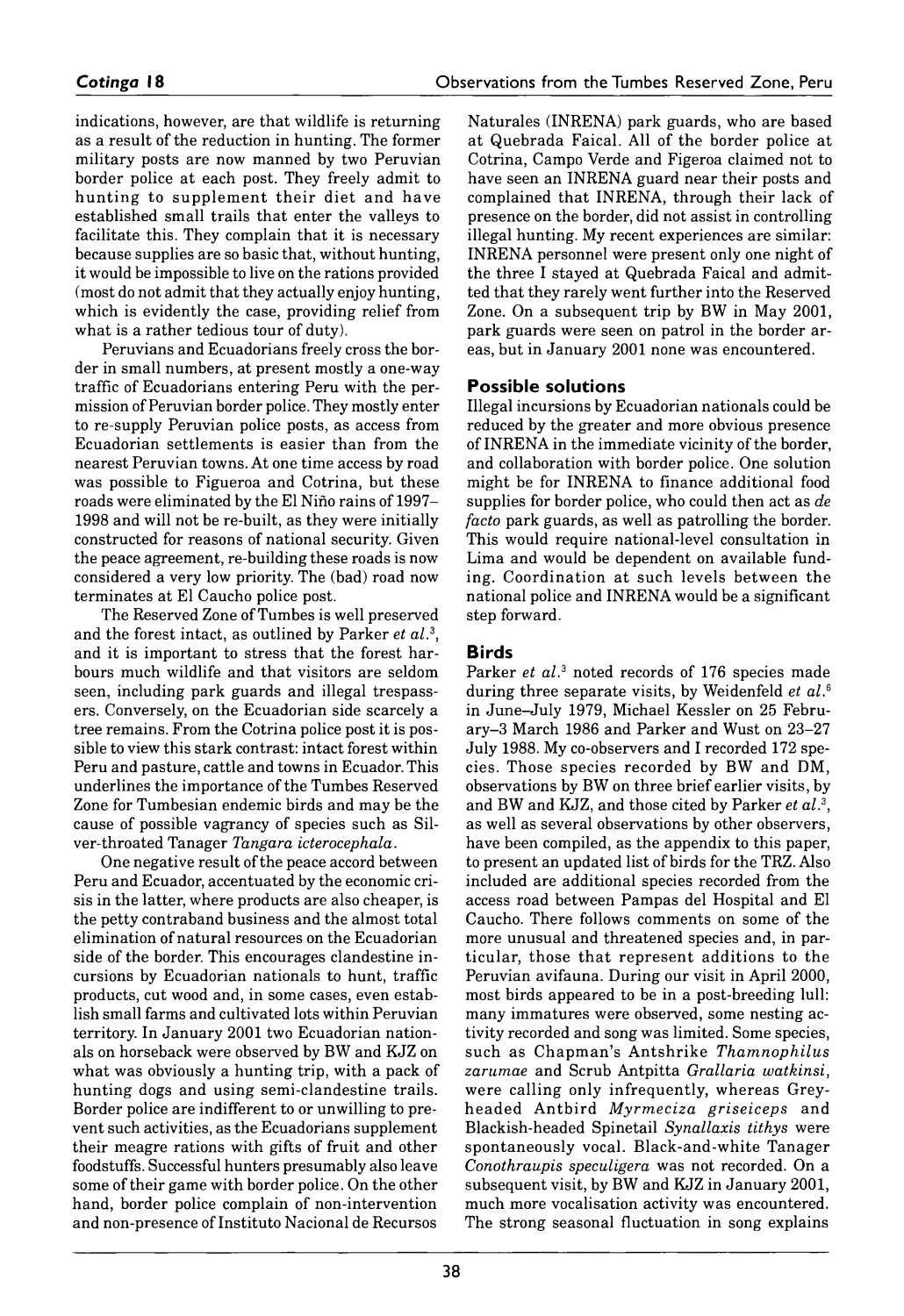why some, otherwise conspicuous species, went unnoticed for many years.

#### **Little Tinamou** Crypturellus soui

One seen and several heard (tape-recorded) in 2000. Also tape-recorded by BW and KJZ in January 2001 These, and unpublished records by W. Wust and M. Pyhala, represent the first records for Peru on the western slope. In nearby Ecuador, recorded from El Oro and El Limo, south-west Loja4.

### **M agnificent Frigatebird** *Fregata magnifícens*

One at distance over Quebrada la Angostura on 16 April 2000 appears to be the first sighting for the TRZ.

### **H ook-billed K ite** *Chondrohierax uncinatus*

A pair near Quebrada la Angostura on 16 April 2000 is the first record for the TRZ and was recorded on subsequent visits to the area.

### **Grey-backed Hawk** Leucopternis occidentalis

An immature on 8 April 2000, while MW recorded it as 'regular' at El Caucho and Campo Verde, and in January 2001 BW and KJZ noted two individuals, one of which was videotaped by KJZ.

#### **B arred Forest-Falcon** *Micrastur ruficollis*

Fairly common at various localities, mostly calling at dawn.

### **Collared Forest-Falcon** *Micrastur semitorquatus* An immature near Pozo del Pato on 9 April 2000.

#### **Rufous-headed Chachalaca** *Ortalis erythroptera*

Two groups seen and six others heard early on 10 April 2000 along the trail from El Cruce to Figueroa (tape-recorded). Four seen 11 April 2000 and two other groups heard on the trail from El Cruce to Campo Verde. Two seen 13 April 2000 on the trail from Campo Verde to Cotrina. One group heard at Campo Verde on 14 April 2000. Three seen and one other group heard on 15 April 2000 on the trail from Pozo del Pato to Quebrada Faical (tape-recorded). On subsequent visits, eight birds (in two groups) were seen on 9 May 2000 and heard the following day. In January 2001 this species was equally common and heard daily in wetter parts of the reserved zone, with a maximum of eight groups on 20 January.

#### **Crested Guan** *Penelope purpurascens*

One in the late afternoon of 11 April 2000 at Campo Verde. A pair at Campo Verde on 13 April was seen well and tape-recorded (copies will be deposited at the Library of Natural Sounds, Cornell University), and presumably the same birds were heard in the same area the following day. It has been known since the late 1980s that a *Penelope* occurred in the area3

but it was unclear if these reports referred to Crested Guan or to White-winged Guan *Penelope albipennis*. The distinguishing features of *purpurascens* were clearly seen, particularly the chestnut rump and undertail-coverts, and the lack of any white in the flight feathers. BW is also very familiar with the calls of White-winged Guan, which differ significantly from those recorded here. This is the second (and first confirmed) record in Peru, there being a previous and unpublished sight record by Kristof Zyschowski (pers. comm.), but all records of guans reported by local inhabitants presumably refer to this species. Seen subsequently near Pozo del Pato by BW and DM on 9 May 2000. Also recorded by MW as follows: 'a pair on three consecutive dates (30 April–2 May) near Pozo del Pato. On two dates, the birds were accompanied by Rufousheaded Chachalaca *Ortalis erythroptera*.' Also heard on 18 January 2001 at Pozo del Pato by BW and KJZ. The species is known from Alamor and El Limo in El Oro in Ecuador4.

### **O ch re-b ellied Dove** *Leptotila ochraceiventris*

Inexplicably scarce in April 2000: one heard near Quebrada la Angostura on 6 April and one between El Cruce and Pozo del Pato on 14 April. In January 2001 Ochre-bellied Dove was noted to be extremely common, with 20 plus daily, in stark contrast to April 2000, while in May 2001 numbers were low and no song was heard.

#### **Pallid Dove** Leptotila pallida

Not recorded in April 2000 and it was certainly not singing. However, on two occasions we did observe a non*-ochraceiventris* dove which in retrospect must have been this taxon. In January 2001, in wetter forest between Mango and El Cruce, 10–20 *Leptotila* were noted daily making a one-note call similar to Grey-fronted Dove *L. rufaxilla,* and very unlike White-tipped Dove *L. verreauxi* which was commonly singing in drier forest between Quebrada Faical and Pampas del Hospital. Once a singing bird was seen extremely well for ten minutes and taperecorded as it sang from a perch in the understorey *c.* 2 m off the ground. Forecrown whitish and rest of crown blue-grey. Upperparts warm brown. Eyes straw-coloured. Mostly whitish below with little or no buff. Broad white tips to tail feathers much like *L. verreauxi.* This is the first record in Peru. Known from El Oro at Santa Rosa and La Avanzada in neighbouring Ecuador4.

## **G rey-cheeked P arakeet** *Brotogeris pyrrhopterus*

Common: groups of 5–30 seen and heard (tape-recorded) daily.

# **Bronze-winged Parrot** Pionus chalcopterus

Pairs recorded on 8–9 April 2000 near Pozo del Pato. I found it much commoner on previous visits, and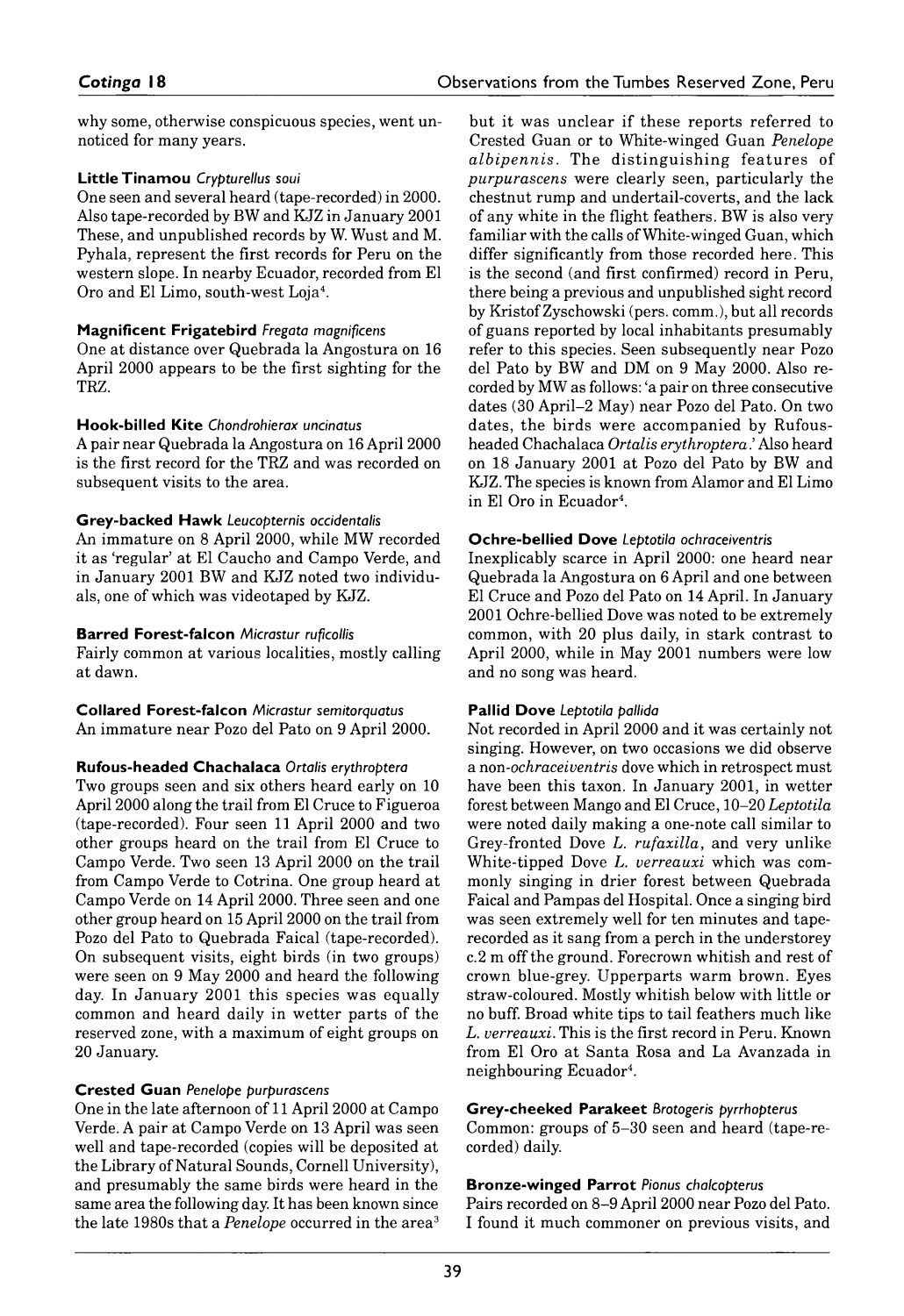in January 2001 20–50 were recorded daily (being tape-recorded and videotaped).

#### **Black-billed Cuckoo** *Coccyzus erythropthalmus*

One on 7 April 2000 at El Caucho is the first record for the TRZ.

**G rey-capped Cuckoo** *Coccyzus lansbergi* One on 21 January 2001 at El Caucho appears to be the second record for the TRZ.

#### **Black-and-white Owl** *Ciccaba nigrolineata*

A pair calling distantly at Campo Verde on 12–13 April 2000.

**Green-crowned Woodnymph Thalurania fannyi** 

Fairly common in the more humid forest understorey in the El Cruce, Campo Verde and Figueroa areas with two males and seven females recorded. Recorded on 19–20 January 2001 in the Pozo del Pato area.

#### **W h ite -v e n te d P lu m elete er** *Chalybura buffoni*

The blue-tailed *intermedia* race was common and seen daily in the more humid forest. A female nestbuilding on 13 April 2000 was bringing fine fibres to a nest placed on an exposed horizontal branch, c.6 m above the trail to Cotrina.

#### **Pale-m andibled A racari** *Pteroglossus erythropygius*

MW recorded this species for the first time in Peru on four dates. Singles seen on 4–5 May 2000 (the latter tape-recorded for *c.* 45 seconds), two together on 7 May 2000 and a group of five on 9 May 2000. All sightings were on the first 400 m of trail between Campo Verde and El Cruce. Recording deposited at the British Library Natural Sound Archive (London). The species is known from localities in nearby Ecuador, in El Oro, but surprisingly not in west Loja<sup>4</sup>.

#### **Olivaceous P iculet** *Picumnus olivaceus*

A previous sight record for Peru, at Cotrina, by Parker. KJZ observed this species, which was spontaneously singing, on 19 January 2001, between Pozo del Pato and El Cruce, with a mixed-species flock. Several phrases were tape-recorded and KJZ clearly saw its olive back and unmarked underparts while it was perched for c.30 seconds, these features being quite different from Ecuadorian Piculet *P. sclateri,* which also occurs in the area. The soundrecordings are the first obtained in Peru and therefore this constitutes the first confirmed record. KJZ heard another the following day near El Cruce. Recorded from neighbouring Ecuador in El Oro4.

**Blackish-headed Spinetail** *Synallaxis tithys* Fairly common in drier woodland, seemingly replaced to some extent by Slaty Spinetail S. *brachyura* in moister woodland. Less vocal in January 2001 when only one pair was noted, near Pozo del Pato.

**Rufous-necked Foliage-gleaner** *Syndactyla ruficollis* Inexplicably scarce in April 2000: one heard in response to playback near El Faical on 16 April. I recorded it as 'fairly common' on previous visits and indeed, in January 2001, 5–6 were seen daily between Quebrada Faical and El Cruce, almost exclusively with mixed insectivore flocks.

#### **H enna-hooded Foliage-gleaner** *Hylocryptus erythrocephalus*

Common.

**W e s te rn S laty-Antshrike** *Thamnophilus atrinucha* MW encountered this species for the first time in Peru on three occasions in the TRZ. The first observation involved a pair, on 16 April 2000, with an understorey flock between Quebrada Faical and Pozo del Pato. What was presumably the same pair was observed in the same area on 23 April 2000. A lone male was observed and tape-recorded on 8 May 2000 on the trail between Campo Verde and Cotrina (recording deposited at the British Library Natural Sound Archive, London). This is the first confirmed record for Peru (a possible sighting by BW in June 1999 was at the same locality as MW's two records of a pair). On 18 and 20 January 2001 multiple pairs were seen and tape-recorded between El Faical and El Cruce, and KJZ obtained videotape of two pairs. The birds were very vocal in comparison to April 2000 when none was heard. They appeared to inhabit a depauperate, stunted, low dense forest on ridges above the dry *Bombax* forest within lower parts of the reserve, and were absent from wetter, more diverse forest beyond Pozo del Pato. Also noted singing and three pairs seen in May 2001 (same territories). The species is known from old records in neighbouring Ecuador at Las Pihas,  $60-70$  km to the north<sup>4</sup>.

#### **G rey-headed A n tb ird** *Myrmeciza griseiceps*

Only recorded in wetter forest around El Cruce and Campo Verde, where spontaneously vocal. We recorded *c.* 20 individuals. Very vocal and conspicuous in January 2001 in wetter, higher forest between Pozo del Pato and the El Cruce area.

#### **Scaled A n tp itta** *Grallaria guatemalensis*

Common by voice in the highest, wettest areas with up to 20 singing at dawn on 10 April 2000.

**G rey-breasted Flycatcher** *Lathrotriccus griseipectus* Common throughout with up to six recorded almost daily.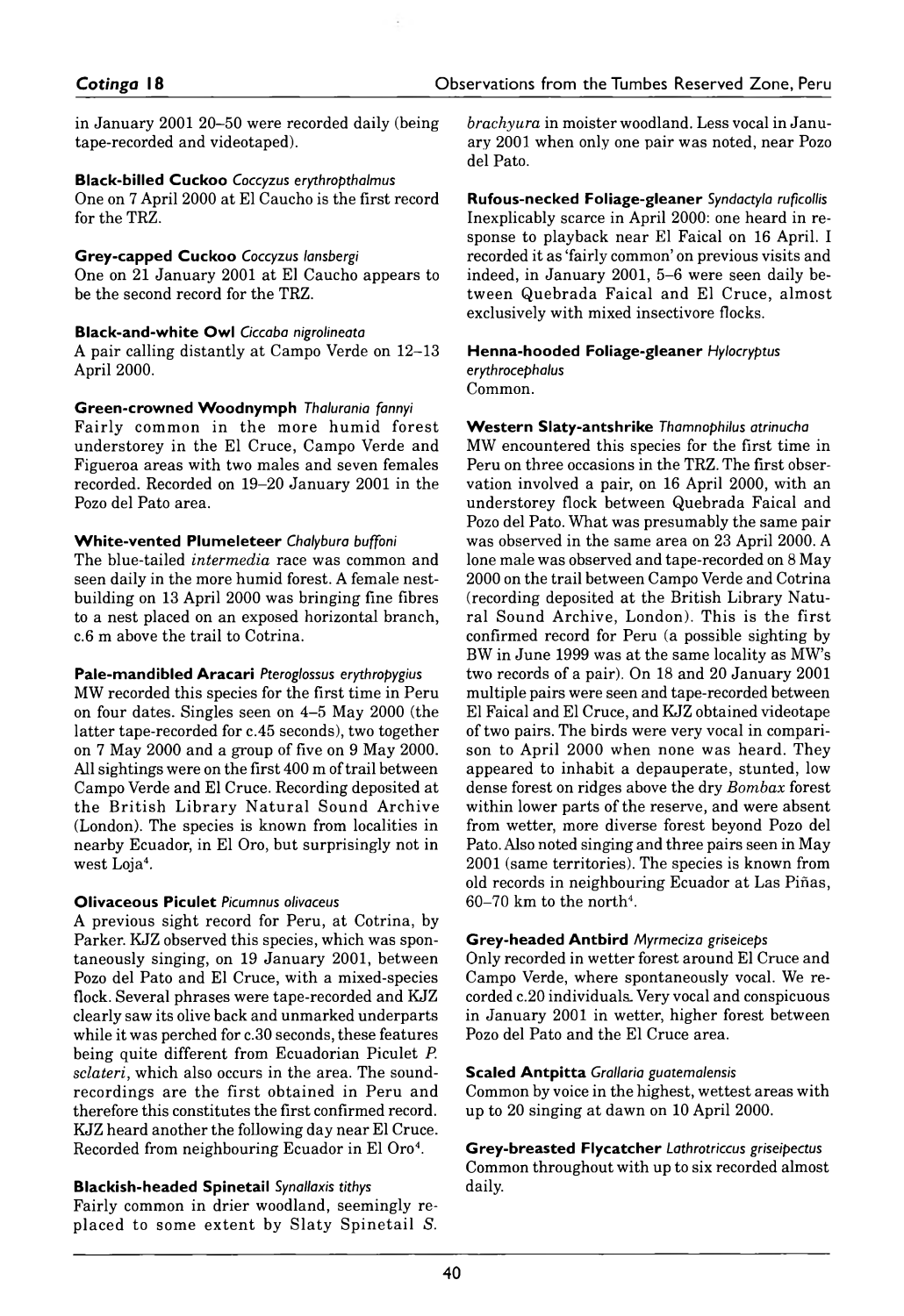### **Olive-sided Flycatcher** *Contopus cooperi*

One between Pozo del Pato and El Cruce on 20 January appears to be the first record for the TRZ and the west Peruvian slope.

### **O chraceous A ttila** *Attila torridus*

One seen well and tape-recorded at Pozo del Pato at dawn on 9 April 2000 was the only record. At dawn on 15 April 2000 at the same locality it was not found, despite extensive use of playback, but was subsequently present there on 9–10 May 2000 and 19-21 January 2001.

### **Social Flycatcher** *Myiozetetes similis*

A pair at El Caucho on 7 April 2000 appears to be the second record for the TRZ.

### **Slaty Becard** *Pachyramphus spodiurus*

Not recorded in April 2000 but several records on previous and subsequent visits. Outnumbered by *P. homochrous.*

### **O ne-coloured Becard** *Pachyramphus homochrous*

A male on 6 April 2000 and a female on 16 April 2000 near El Caucho. Two on 7 May and one on 10 May 2000 on the access road. Seen daily in January 2001.

#### **Pale-vented Thrush** *Turdus obsoletus*

*A* female feeding a fully grown young on the nest at Quebrada Faical on 7 April 2001. The nest was situated at 2.5 m in the fork of a sapling. The young had presumably fledged by 16 April as the birds were not seen. Separation from the commoner Ecuadorian Thrush *T. maculirostris*, which also occurs in the area, was based on prolonged views of an adult attending the nest. Mostly warm brown above, slightly duller below, with contrasting white lower belly and vent. Throat slightly streaked dusky and bill brownish-black. Any eye-ring present was indistinct. In contrast, Ecuadorian Thrush in the area have quite a pronounced orange-buff eye-ring, a more contrastingly streaked throat, always some yellow on the bill and more olive-brown upper- and underparts, and the contrast between the pale belly and vent is less striking. This is the second sight record of the species for Peru and the first proof of breeding. The first was near Pozo del Pato on 27 June 1999 (BW). In addition, there is an earlier record by Richard Webster (pers. comm.) of a bird m atching this species, seen briefly through a spotting scope, on 12 September 1997 near El Cruce. Pale-vented Thrush was previously known from adjacent Ecuador at Pihas, dpto. El Oro, *c.* 60–70 km north-east of Pozo del Pato<sup>5</sup>.

#### **Saffron Siskin** *Carduelis siemiradzkii*

Ten plus on the access road from Pampas del Hospital on 17 January 2001 and one the following day near Quebrada Faical.

#### **Yellow -bellied Siskin** *Carduelis xanthogastra*

Three female-plumaged birds and a male feeding on seed pods at the forest edge, on 9 April 2000, on the trail between Pozo del Pato and El Cruce. The only other species of siskin recorded from the TRZ is Saffron Siskin C. *siemiradzkii.* The two are quite distinct, particularly in male *plumage, xanthogastra* being mostly black with a sharply contrasting yellow breast and belly, while *siemiradzkii* resembles the more familiar Hooded Siskin *C. magellanica,* which is mostly yellow with a contrasting black hood. This constitutes the first record of this species for northern Peru and the TRZ, although it has been recorded in adjacent Ecuador at Pihas, dpto. El Oro, c.60–70 km north-east of the TRZ<sup>5</sup>. These presumably represent the nominate subspecies, previously unrecorded in Peru. One seen by KJZ on 20 January 2001 at El Cruce.

### **Blackburnian Warbler** Dendroica fusca

One with a mixed flock on 8 April 2000 near Pozo del Pato appears to be the first record for the TRZ and I am unaware of any previous records on the west Peruvian slope.

# **O range-crow ned Euphonia** *Euphonia saturata*

*A* pair in the clearing at the Campo Verde police post, perched on an isolated bush at dawn on 14 April 2000, and a pair feeding two fully fledged young between Quebrada Faical and Pozo del Pato on 18 January 2001. These are the first records for the TRZ and some of the few for Peru.

#### **S ilver-throated Tanager** *Tangara icterocephala*

One between Campo Verde and El Cruce, on 14 April 2000, with a loose mixed flock of Hepatic *Piranga flava*, Blue-grey *Thraupis episcopus*, White-shouldered *Tachyphonus luctuosus* and Bay-headed Tanagers *Tangara gyrola*, and Thick-billed Euphonia *Euphonia laniirostris.* It was observed 'hitching' along large mossy branches and was easily identified by its mostly yellow plumage, contrasting with a clear silvery throat and collar, and black-streaked mantle. This is the first Peruvian record and a minor southerly range extension, it being previously known from Ecuador at Alamor and Piñas<sup>1,5</sup>.

## **A sh-breasted S ierra-Finch** *Phrygilus plebejus*

A male and a female tape-recorded on the access road from Pampas del Hospital, near El Mirador, and recorded at the same locality in January 2001.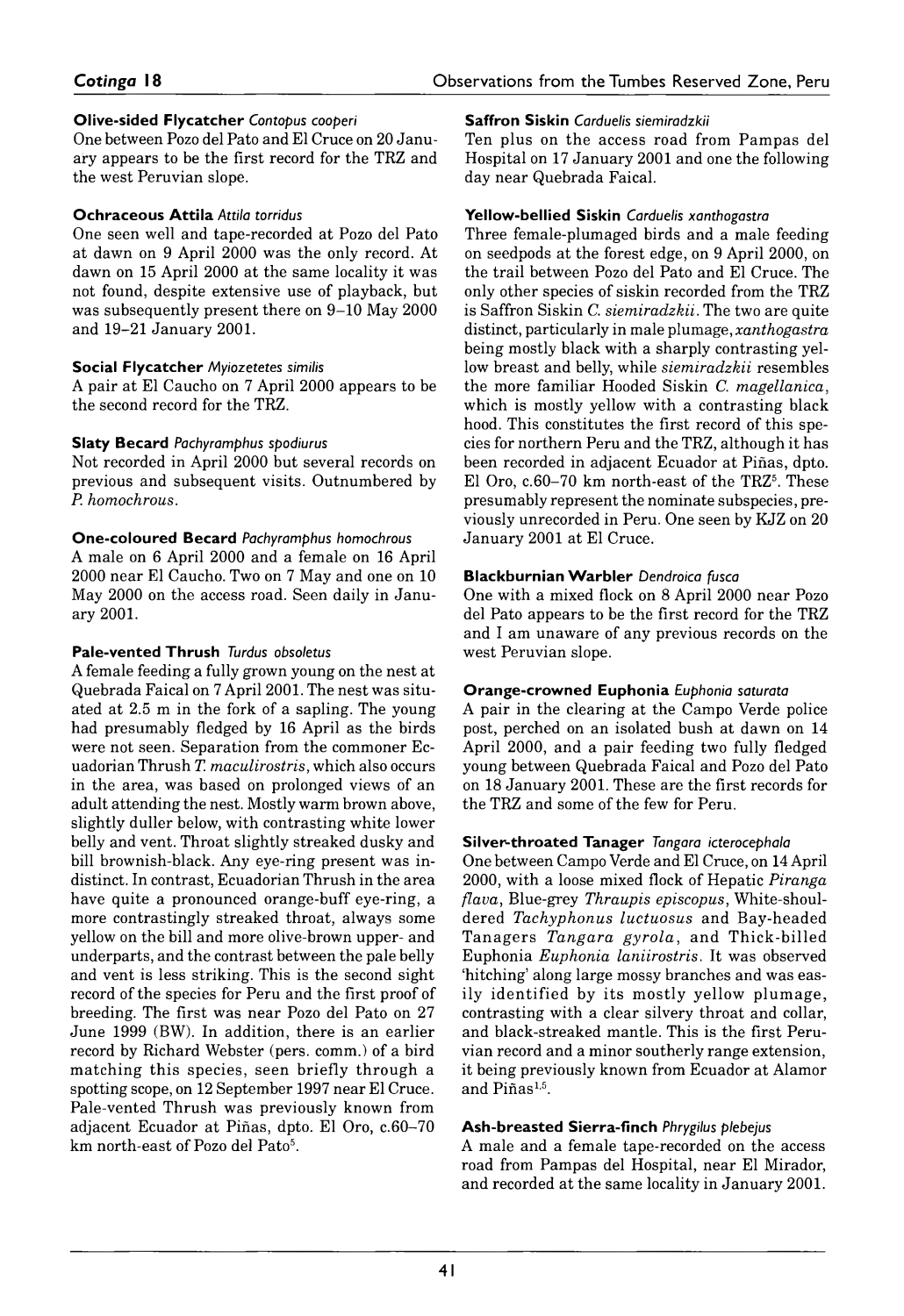#### **Acknowledgements**

David Michael suggested a visit to the TRZ, Vladimir Jara provided faultless logistical support, and Tom Schulenberg and Kevin Zimmer reviewed the manuscript and made many valuable suggestions. Mark Whiffin graciously provided details of his observations in the TRZ.

#### **References**

- 1. Chapman, F. M. (1926) The distribution of bird life in Ecuador. *Bull. Amer. Mus. Nat. Hist.* 55.
- 2. Clements, J. F. & Shany, N. (2001) *A field guide to the birds of Peru.* Vista, CA: Ibis Publishing Co.
- 3. Parker, T. A., Schulenberg, T., Kessler, M. & Wust, W. H. (1995) History and conservation of the endemic avifauna in north-west Peru. *Bird Conserv. Intern.* 5: 201-233.
- 4. Ridgely, R. S. & Greenfield, P. J. (2001) *The birds of Ecuador,* 1. Ithaca, NY: Cornell University Press.
- 5. Robbins, M. B. & Ridgely, R. S. ( 1990) The avifauna of an upper tropical cloud forest in southwestern Ecuador. Proc. Acad. Nat. Sci. *Philadelphia* 142: 59–71.
- 6. Weidenfeld, D. A., Schulenberg, T. S. & Robbins, M. B. (1985) Birds of a tropical deciduous forest in extreme northwestern Peru. Orn. *Monogr.* 36: 305–315.

#### **Barry Walker**

|                            |  |  | P.O. Box 606, Cusco, Peru. E-mail: |
|----------------------------|--|--|------------------------------------|
| bwalker@amauta.rcp.net.pe. |  |  |                                    |

Appendix. Birds of the Tumbes Reserved Zone and vicinity

|                                                 | I | $\mathbf{c}$                 | 3 | 4 | 5  |
|-------------------------------------------------|---|------------------------------|---|---|----|
| Little Tinamou Crypturellus soui                |   |                              | X | X |    |
| Pale-browed Tinamou Crypturellus transfasciatus |   | x                            | Χ | X |    |
| Magnificent Frigatebird Fregata magnificens     |   |                              | X |   |    |
| Neotropic Cormorant Phalacrocorax brasilianus   |   | Χ                            |   |   |    |
| White-necked Heron Ardea cocoi                  | х | X                            |   |   |    |
| Great Egret Casmerodius albus                   | X | A                            | A |   |    |
| Snowy Egret Egretta thula                       | x | A                            | A |   |    |
| Cattle Egret Bubulcus ibis                      |   | A                            | A |   |    |
| Black-crowned Night-heron Nycticorax nycticorax |   |                              |   |   | HN |
| Wood Stork Mycteria americana                   | Χ | x                            | Χ |   |    |
| Black Vulture Coragyps atratus                  | Χ | X.                           | X |   |    |
| Turkey Vulture Cathartes aura                   | X | X.                           | Χ | x |    |
| King Vulture Sarcoramphus papa                  | X | $_{\mathsf{x}}^{\mathsf{x}}$ | X |   |    |
| Osprey Pandion haliaetus                        |   |                              |   |   |    |
| Hook-billed Kite Chondrohierax uncinatus        |   | X                            | Χ |   |    |
| Swallow-tailed Kite Elanoides forficatus        | x | X.                           | X | Χ |    |
| Plumbeous Kite Ictinia plumbea                  |   | x                            | X | X |    |
| Rufous-thighed Hawk Accipiter erythronemius     | х |                              |   |   |    |
| Bicoloured Hawk Accipiter bicolor               | Χ | Χ                            |   |   |    |
| Crane Hawk Geranospiza caerulescens             | X | X                            | x |   |    |
| Plumbeous Hawk Leucopternis plumbea             |   |                              |   |   | WW |
| Grey-backed Hawk Leucopternis occidentalis      | Χ | Χ                            | X | X |    |
| Savannah Hawk Heterospizus meriodonalis         |   | Χ                            |   |   |    |
| Great Black-hawk Buteogallus urubitinga         | x | X                            |   | X |    |
| Bay-winged Hawk Parabuteo unicinctus            | Χ | X                            |   |   |    |
| Roadside Hawk Buteo magnirostris                | Χ | х                            |   | X |    |
| Short-tailed Hawk Buteo brachyurus              | X | Χ                            |   |   |    |
|                                                 |   |                              |   |   |    |

|    |                                                                                                                                                                   | Χ                                                                                                                                                                                     |                                                                                                                                               |                                                                                                                                                              |
|----|-------------------------------------------------------------------------------------------------------------------------------------------------------------------|---------------------------------------------------------------------------------------------------------------------------------------------------------------------------------------|-----------------------------------------------------------------------------------------------------------------------------------------------|--------------------------------------------------------------------------------------------------------------------------------------------------------------|
| Χ  | Χ                                                                                                                                                                 | Χ                                                                                                                                                                                     | Χ                                                                                                                                             |                                                                                                                                                              |
| Χ  | Χ                                                                                                                                                                 |                                                                                                                                                                                       |                                                                                                                                               |                                                                                                                                                              |
| x  | Χ                                                                                                                                                                 | Χ                                                                                                                                                                                     | Χ                                                                                                                                             |                                                                                                                                                              |
|    |                                                                                                                                                                   | Χ                                                                                                                                                                                     |                                                                                                                                               |                                                                                                                                                              |
|    |                                                                                                                                                                   |                                                                                                                                                                                       |                                                                                                                                               |                                                                                                                                                              |
|    |                                                                                                                                                                   |                                                                                                                                                                                       |                                                                                                                                               |                                                                                                                                                              |
|    |                                                                                                                                                                   |                                                                                                                                                                                       |                                                                                                                                               |                                                                                                                                                              |
|    |                                                                                                                                                                   |                                                                                                                                                                                       |                                                                                                                                               |                                                                                                                                                              |
|    |                                                                                                                                                                   |                                                                                                                                                                                       |                                                                                                                                               |                                                                                                                                                              |
|    |                                                                                                                                                                   |                                                                                                                                                                                       |                                                                                                                                               |                                                                                                                                                              |
|    |                                                                                                                                                                   |                                                                                                                                                                                       |                                                                                                                                               |                                                                                                                                                              |
|    |                                                                                                                                                                   |                                                                                                                                                                                       |                                                                                                                                               |                                                                                                                                                              |
|    |                                                                                                                                                                   |                                                                                                                                                                                       |                                                                                                                                               |                                                                                                                                                              |
|    |                                                                                                                                                                   |                                                                                                                                                                                       |                                                                                                                                               |                                                                                                                                                              |
| Χ  | Χ                                                                                                                                                                 | A                                                                                                                                                                                     |                                                                                                                                               |                                                                                                                                                              |
| Χ  | Χ                                                                                                                                                                 | Χ                                                                                                                                                                                     | х                                                                                                                                             |                                                                                                                                                              |
| х  | x                                                                                                                                                                 | Χ                                                                                                                                                                                     | Χ                                                                                                                                             |                                                                                                                                                              |
|    |                                                                                                                                                                   |                                                                                                                                                                                       | Χ                                                                                                                                             |                                                                                                                                                              |
| Χ  | Χ                                                                                                                                                                 | Χ                                                                                                                                                                                     | Χ                                                                                                                                             |                                                                                                                                                              |
|    | Χ                                                                                                                                                                 | A                                                                                                                                                                                     | Χ                                                                                                                                             |                                                                                                                                                              |
| Χ  |                                                                                                                                                                   | Χ                                                                                                                                                                                     |                                                                                                                                               |                                                                                                                                                              |
|    |                                                                                                                                                                   |                                                                                                                                                                                       |                                                                                                                                               |                                                                                                                                                              |
|    |                                                                                                                                                                   |                                                                                                                                                                                       |                                                                                                                                               |                                                                                                                                                              |
|    |                                                                                                                                                                   |                                                                                                                                                                                       |                                                                                                                                               |                                                                                                                                                              |
|    |                                                                                                                                                                   |                                                                                                                                                                                       |                                                                                                                                               |                                                                                                                                                              |
|    |                                                                                                                                                                   |                                                                                                                                                                                       |                                                                                                                                               |                                                                                                                                                              |
|    |                                                                                                                                                                   |                                                                                                                                                                                       |                                                                                                                                               |                                                                                                                                                              |
|    |                                                                                                                                                                   |                                                                                                                                                                                       |                                                                                                                                               |                                                                                                                                                              |
|    |                                                                                                                                                                   |                                                                                                                                                                                       |                                                                                                                                               |                                                                                                                                                              |
|    |                                                                                                                                                                   |                                                                                                                                                                                       |                                                                                                                                               |                                                                                                                                                              |
|    |                                                                                                                                                                   |                                                                                                                                                                                       |                                                                                                                                               |                                                                                                                                                              |
|    |                                                                                                                                                                   |                                                                                                                                                                                       |                                                                                                                                               |                                                                                                                                                              |
|    |                                                                                                                                                                   |                                                                                                                                                                                       |                                                                                                                                               |                                                                                                                                                              |
|    |                                                                                                                                                                   |                                                                                                                                                                                       |                                                                                                                                               | RW                                                                                                                                                           |
| Χ  | х                                                                                                                                                                 | Х                                                                                                                                                                                     | Χ                                                                                                                                             |                                                                                                                                                              |
| Χ  | X                                                                                                                                                                 | Χ                                                                                                                                                                                     | X                                                                                                                                             |                                                                                                                                                              |
|    |                                                                                                                                                                   |                                                                                                                                                                                       | Χ                                                                                                                                             |                                                                                                                                                              |
| Χ  | X                                                                                                                                                                 | Χ                                                                                                                                                                                     | Χ                                                                                                                                             |                                                                                                                                                              |
| X  | X                                                                                                                                                                 |                                                                                                                                                                                       |                                                                                                                                               |                                                                                                                                                              |
|    |                                                                                                                                                                   |                                                                                                                                                                                       |                                                                                                                                               |                                                                                                                                                              |
|    |                                                                                                                                                                   |                                                                                                                                                                                       |                                                                                                                                               |                                                                                                                                                              |
|    |                                                                                                                                                                   |                                                                                                                                                                                       |                                                                                                                                               |                                                                                                                                                              |
|    |                                                                                                                                                                   |                                                                                                                                                                                       |                                                                                                                                               |                                                                                                                                                              |
|    |                                                                                                                                                                   |                                                                                                                                                                                       |                                                                                                                                               |                                                                                                                                                              |
|    |                                                                                                                                                                   |                                                                                                                                                                                       |                                                                                                                                               |                                                                                                                                                              |
|    |                                                                                                                                                                   |                                                                                                                                                                                       |                                                                                                                                               |                                                                                                                                                              |
|    |                                                                                                                                                                   |                                                                                                                                                                                       |                                                                                                                                               |                                                                                                                                                              |
|    |                                                                                                                                                                   |                                                                                                                                                                                       |                                                                                                                                               | MP                                                                                                                                                           |
|    |                                                                                                                                                                   |                                                                                                                                                                                       |                                                                                                                                               |                                                                                                                                                              |
| x  | X                                                                                                                                                                 | x                                                                                                                                                                                     |                                                                                                                                               |                                                                                                                                                              |
| x  | Χ                                                                                                                                                                 | Χ                                                                                                                                                                                     | x                                                                                                                                             |                                                                                                                                                              |
| X. | X.                                                                                                                                                                | x                                                                                                                                                                                     |                                                                                                                                               |                                                                                                                                                              |
| Χ  | Χ                                                                                                                                                                 | x                                                                                                                                                                                     | Χ                                                                                                                                             |                                                                                                                                                              |
|    |                                                                                                                                                                   |                                                                                                                                                                                       |                                                                                                                                               | <b>MW</b>                                                                                                                                                    |
|    |                                                                                                                                                                   |                                                                                                                                                                                       |                                                                                                                                               |                                                                                                                                                              |
|    |                                                                                                                                                                   |                                                                                                                                                                                       |                                                                                                                                               |                                                                                                                                                              |
|    |                                                                                                                                                                   |                                                                                                                                                                                       |                                                                                                                                               |                                                                                                                                                              |
|    |                                                                                                                                                                   |                                                                                                                                                                                       |                                                                                                                                               |                                                                                                                                                              |
|    |                                                                                                                                                                   |                                                                                                                                                                                       | Χ                                                                                                                                             |                                                                                                                                                              |
|    |                                                                                                                                                                   |                                                                                                                                                                                       |                                                                                                                                               |                                                                                                                                                              |
| Χ  | Χ                                                                                                                                                                 | Χ                                                                                                                                                                                     |                                                                                                                                               |                                                                                                                                                              |
| Χ  | Χ                                                                                                                                                                 | x                                                                                                                                                                                     | Χ                                                                                                                                             |                                                                                                                                                              |
| X  | Χ                                                                                                                                                                 | x                                                                                                                                                                                     |                                                                                                                                               |                                                                                                                                                              |
| X  | Χ                                                                                                                                                                 | X                                                                                                                                                                                     | Χ                                                                                                                                             |                                                                                                                                                              |
|    |                                                                                                                                                                   |                                                                                                                                                                                       |                                                                                                                                               |                                                                                                                                                              |
| Χ  | Χ                                                                                                                                                                 | Χ                                                                                                                                                                                     | Χ                                                                                                                                             |                                                                                                                                                              |
| Χ  | Χ                                                                                                                                                                 | х                                                                                                                                                                                     | Χ                                                                                                                                             |                                                                                                                                                              |
| Χ  | X                                                                                                                                                                 | Χ                                                                                                                                                                                     | Χ                                                                                                                                             |                                                                                                                                                              |
| Χ  | x                                                                                                                                                                 | Χ                                                                                                                                                                                     | Χ                                                                                                                                             |                                                                                                                                                              |
|    | Χ<br>Χ<br>X<br>Χ<br>Χ<br>Χ<br>Χ<br>Χ<br>Χ<br>Χ<br>x<br>Χ<br>Χ<br>Χ<br>Χ<br>х<br>х<br>Χ<br>Χ<br>Χ<br>Χ<br>x<br>Χ<br>x<br>Χ<br>x<br>x<br>Χ<br>х<br>Χ<br>Χ<br>Χ<br>Χ | Χ<br>Χ<br>Χ<br>χ<br>X<br>Χ<br>Χ<br>x<br>Χ<br>X<br>A<br>Χ<br>Χ<br>X<br>X<br>A<br>Χ<br>Χ<br>A<br>A<br>A<br>X<br>Χ<br>Χ<br>X<br>X<br>X<br>Χ<br>Χ<br>Χ<br>Χ<br>Χ<br>Χ<br>x<br>Χ<br>Χ<br>Χ | X<br>Χ<br>χ<br>X<br>х<br>x<br>х<br>Χ<br>A<br>Χ<br>Χ<br>X<br>x<br>A<br>Χ<br>х<br>Χ<br>Χ<br>x<br>Χ<br>Χ<br>Χ<br>Χ<br>Χ<br>Χ<br>X<br>х<br>Χ<br>Χ | Χ<br>Χ<br>x<br>x<br>Χ<br>X<br>X<br>Χ<br>A<br>Χ<br>A<br>X<br>Χ<br>Χ<br>X<br>Χ<br>Χ<br>Χ<br>A<br>х<br>Χ<br>х<br>Χ<br>Χ<br>Χ<br>X<br>х<br>Χ<br>Χ<br>Χ<br>Χ<br>Χ |